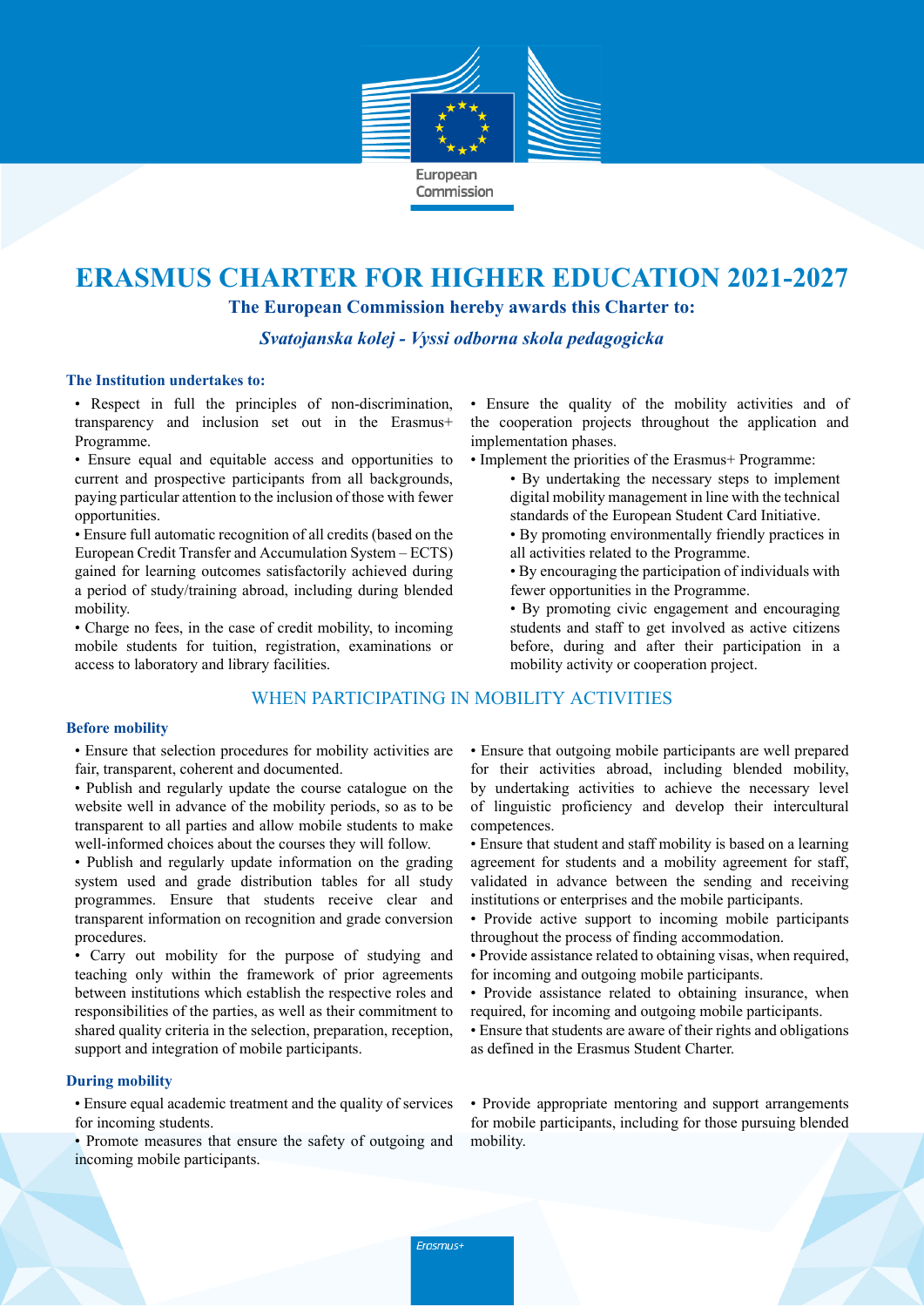• Integrate incoming mobile participants into the wider student community and in the Institution's everyday life. Encourage them to act as ambassadors of the Erasmus+ Programme and share their mobility experience.

#### **After mobility**

• Provide incoming mobile students and their sending institutions with transcripts of records containing a full, accurate and timely record of their achievements at the end of the mobility period.

• Ensure that all ECTS credits gained for learning outcomes satisfactorily achieved during a period of study/training abroad, including during blended mobility, are fully and automatically recognised as agreed in the learning agreement and confirmed by the transcript of records/traineeship certificate; transfer those credits without delay into the student's records, count them towards the student's degree without any additional work or assessment of the student and make them traceable in the student's transcript of records and the Diploma Supplement.

• Provide appropriate language support to incoming mobile participants.

• Ensure the inclusion of satisfactorily completed study and/ or traineeship mobility activities in the final record of student achievements (the Diploma Supplement).

• Encourage and support mobile participants upon return to act as ambassadors of the Erasmus+ Programme, promote the benefits of mobility and actively engage in building alumni communities.

• Ensure that staff is given recognition for their teaching and training activities undertaken during the mobility period, based on a mobility agreement and in line with the institutional strategy.

## WHEN PARTICIPATING IN EUROPEAN AND INTERNATIONAL COOPERATION PROJECTS

• Ensure that cooperation activities contribute towards the fulfilment of the institutional strategy.

• Promote the opportunities offered by the cooperation projects and provide relevant support to staff and students interested in participating in these activities throughout the application and implementation phase.

#### FOR THE PURPOSES OF IMPLEMENTATION AND MONITORING

• Ensure that the long-term institutional strategy and its relevance to the objectives and priorities of the Erasmus+ Programme are described in the Erasmus Policy Statement.

• Ensure that the principles of the Charter are well communicated and are applied by staff at all levels of the Institution.

• Ensure that cooperation activities lead to sustainable outcomes and that their impact benefits all partners.

• Encourage peer-learning activities and exploit the results of the projects in a way that will maximise their impact on individuals, other participating institutions and the wider academic community.

- Make use of the **ECHE Guidelines** and of the [ECHE Self-assessment](https://ec.europa.eu/programmes/erasmus-plus/eche/start_en) to ensure the full implementation of the principles of this Charter.
- Regularly promote activities supported by the Erasmus+ Programme, along with their results.
- Display this Charter and the related Erasmus Policy Statement prominently on the Institution's website and on all other relevant channels.

The Institution acknowledges that the implementation of the Charter will be monitored by the Erasmus+ National Agency and that the violation of any of the above principles and commitments may lead to its withdrawal by the European Commission.

| <b>Stamp</b> | Name and Signature of the Legal Representative |                                             |
|--------------|------------------------------------------------|---------------------------------------------|
|              | RNDr. Věra                                     | Digitálně podepsal<br>RNDr. Věra Štěpinová, |
|              | Štěpinová,                                     | PhD                                         |
|              | PhD                                            | Datum: 2021.05.07<br>$11:42:18 + 02'00'$    |
|              |                                                |                                             |